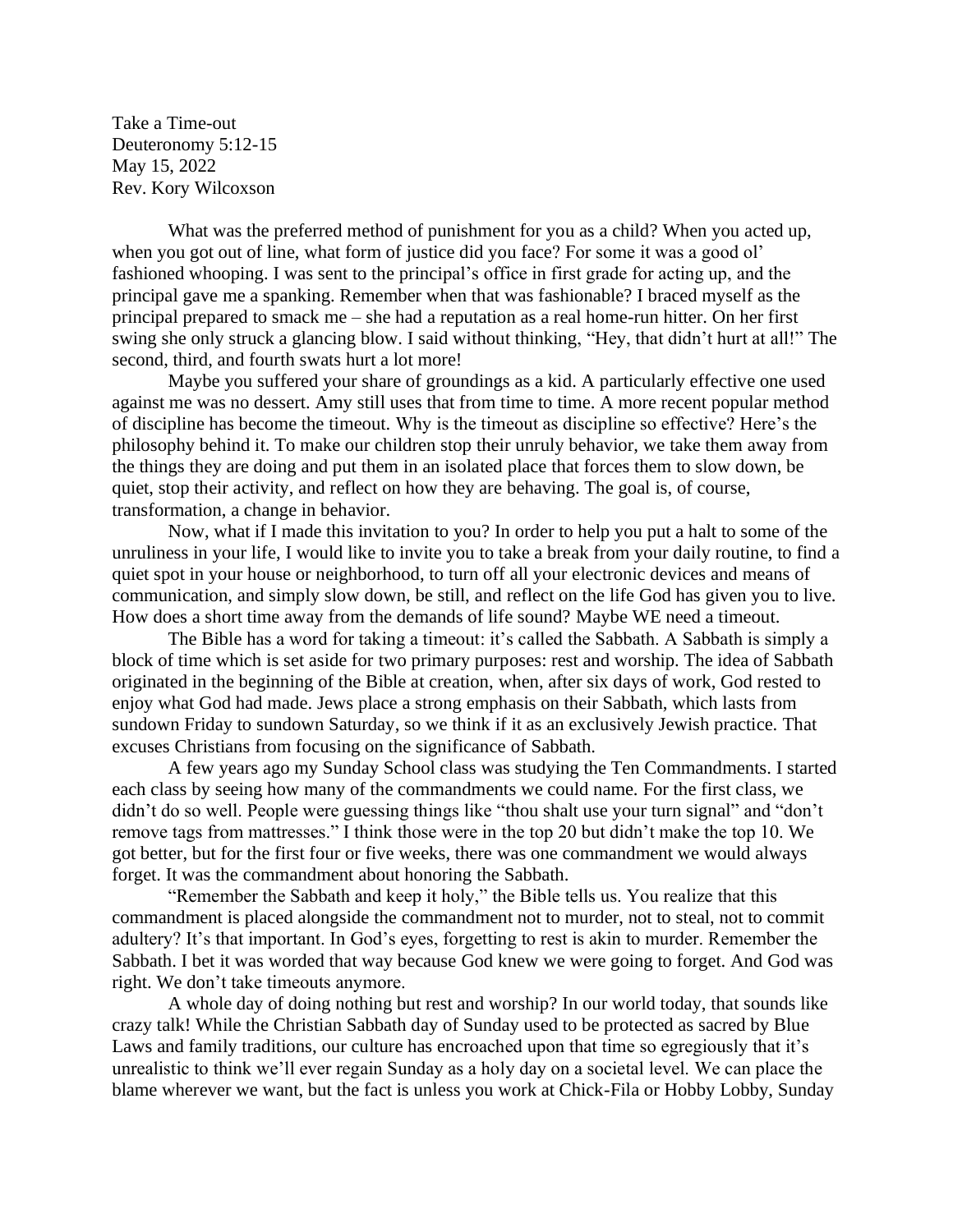sabbaths are gone, and so is any culturally protected time to take a break from the demands of our life.

And if we're willing to admit it, we like it that way. In a culture that measures a person's worth by their productivity, we pride ourselves on being busy. We prove our value by how much we do, so that our exhaustion becomes a trophy and the ability to get everything done a mark of our character. The demands on us seem too great and the time we have to meet them in seems too short. How often do we say, "I wish there was more time in the day"? Of course, if there was, we would just fill it with more to do.

Which makes taking a Sabbath seem strange and impractical. There's so much to be done! Who can afford to take a day off from being productive? Who has time to just stop and reflect? We see Sabbath-taking, not as holiness, but as laziness. We see resting as a sign of weakness, not a divine prerogative. We can't afford to take a day off; that would just make the other six that much more chaotic.

So we forget the Sabbath. It doesn't fit into our understanding of our on-the-go spirituality. We love the other six days, because that's where we can pursue spiritual progress and accomplishment. We are do-something Christians. But here's the truth, as I see it. We're not too busy, too important, or too needed to take a rest. We're too scared. Too scared to relinquish that bit of control we think we have. Too scared that the world can't go on without us, or even worse, that it can. Too scared that if we "waste" that time, we'll never get it back.

I remember feeling that vividly at the start of my first sabbatical six years ago. I went from being the busy pastor of a vibrant church on Sunday to having nothing to do on Monday. It was a shock to my system. No emails, no appointments on my calendar, no social media to check. I felt…useless. I remember making trips to Target and Kroger just to walk the aisles so I could hopefully run into a church member. "You remember me, right? You still need me, don't you?" FOMO, the fear of missing out, is real. I took me a good two weeks to settle into my time of sabbath.

Our society feeds into our forgetting to slow down. Author Wayne Muller calls it the theology of progress. This belief says that everything is getting incrementally better, which means today is not as a good a day as tomorrow. And if we can just get to tomorrow, things will be better. Until we get to tomorrow and realize things aren't quite as good as they will be the next day. We have to keep making progress, and we can't do that if we stop. So we don't stop, because the good life, the finish line, the end of our work, is just one day away.

Or one purchase away. Our culture sells us happiness, but in reality it is designed to produce suffering. We see commercials that imply that if we buy this product, we'll be happy. But the people in the commercials aren't happy because they own the product. We see them taking a drive in their new car or smelling their clean sheets or enjoying a cup of coffee. We're told that if we buy these products, we'll be happy, too. But their happiness doesn't come from owning the product. It comes from the fact they have stopped to enjoy that new car or that cup of coffee. They're happy because they've stopped. And you can't buy stopped. You simply have to stop.

Stopping is built into the rhythm of life. Everything must rest in order to produce. Everything must lie fallow in order to be fruitful. Our land, our bodies, were created with this natural cycle of rest and activity. Did you ever wonder why God raised Jesus on the third day? If God had the power to bring Jesus back from the dead, why not do it on the first day, or the second day? Muller said it's because everything must rest. Maybe Jesus needed to rest before his